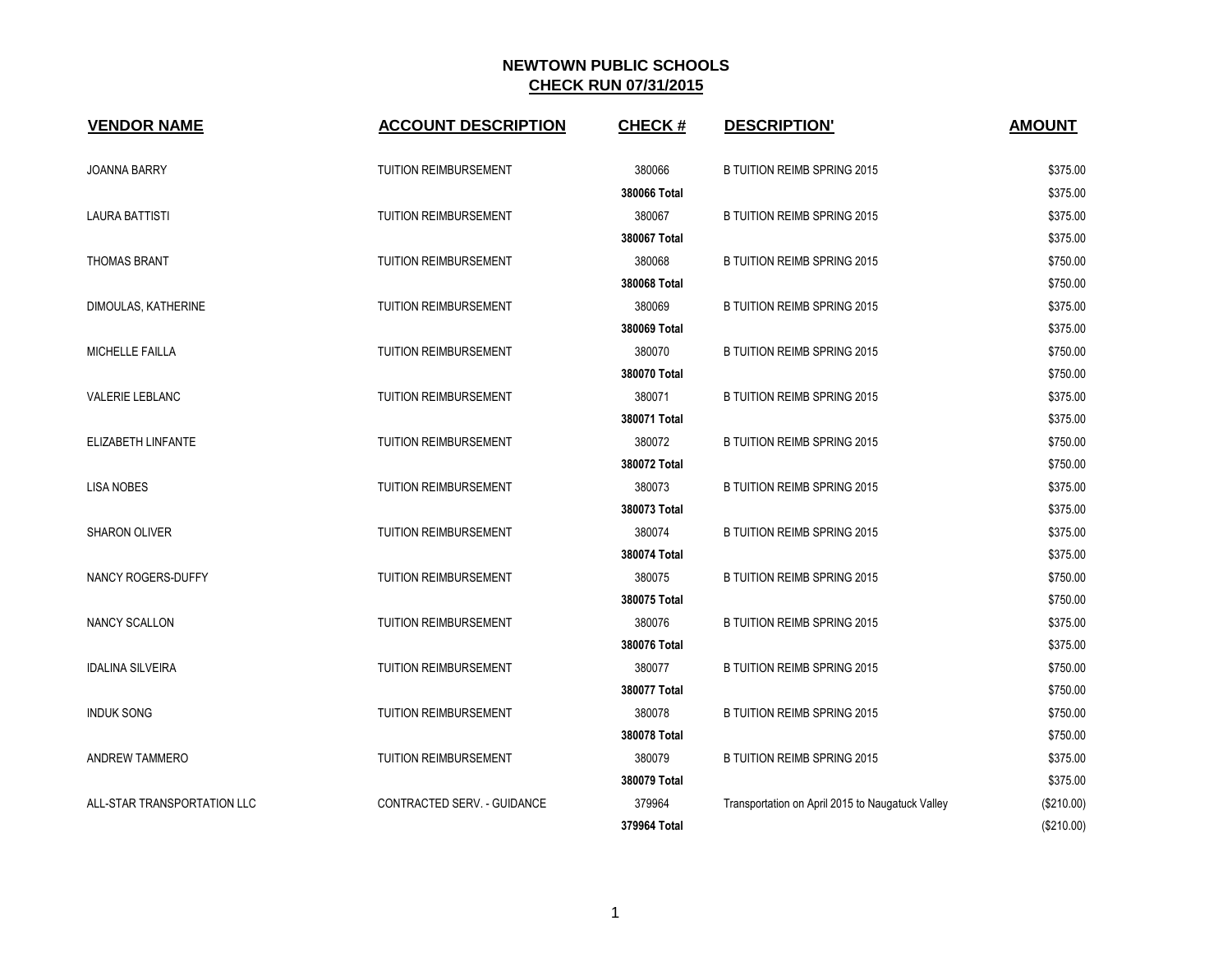| <b>VENDOR NAME</b>               | <b>ACCOUNT DESCRIPTION</b>         | <b>CHECK#</b> | <b>DESCRIPTION'</b>                                   | <b>AMOUNT</b> |
|----------------------------------|------------------------------------|---------------|-------------------------------------------------------|---------------|
| <b>ACCO BRANDS DIRECT</b>        | OFF. SUPPLIES - ADMIN.             | 380080        | 2015-16 Wall Calendar- Item SW230-00-16               | \$64.98       |
|                                  | OFF. SUPPLIES - ADMIN.             | 380080        | Shipping charge                                       | \$6.50        |
|                                  |                                    | 380080 Total  |                                                       | \$71.48       |
| ACCO BRANDS USA LLC              | INSTR. SUPPLIES - CLASSROOM        | 380081        | Laminating film, item 300004, clear laminating film   | \$185.10      |
|                                  | <b>INSTR. SUPPLIES - CLASSROOM</b> | 380081        | Shipping cost                                         | \$56.00       |
|                                  |                                    | 380081 Total  |                                                       | \$241.10      |
| ACCURATE OFFICE MACHINES, INC.   | <b>REPAIRS - LIBRARY</b>           | 380082        | Maintenance and parts for LMC copiers and typewriter  | \$477.50      |
|                                  |                                    | 380082 Total  |                                                       | \$477.50      |
| ALA/AASL MEMBERSHIP              | <b>MEMBERSHIPS - LIBRARY</b>       | 380083        | Regular Membership Basic Dues                         | \$135.00      |
|                                  | MEMBERSHIPS - LIBRARY              | 380083        | American Association of School Libraries Membership   | \$50.00       |
|                                  |                                    | 380083 Total  |                                                       | \$185.00      |
| ALL ABOUT YOU HOME CARE SERVICES | PROF. SERV. - HEALTH ELEM/RIS      | 380084        | PROF. SERV. - HEALTH ELEM/RIS                         | \$825.00      |
|                                  |                                    | 380084 Total  |                                                       | \$825.00      |
| AMAZON                           | INSTR. SUPPLIES - P.E.             | 380085        | Assorted items for PE class instruction per attached. | \$131.98      |
|                                  | <b>INSTR. SUPPLIES - P.E.</b>      | 380085        | Assorted items for PE class instruction per attached. | \$551.96      |
|                                  | <b>INSTR. SUPPLIES - P.E.</b>      | 380085        | Shipping charges                                      | \$35.04       |
|                                  | <b>INSTR. SUPPLIES - P.E.</b>      | 380085        | Assorted items for PE class instruction per attached. | \$80.00       |
|                                  | INSTR. SUPPLIES - P.E.             | 380085        | Shipping charges                                      | \$20.00       |
|                                  | <b>INSTR. SUPPLIES - P.E.</b>      | 380085        | Assorted items for PE class instruction per attached. | \$150.00      |
|                                  | <b>INSTR. SUPPLIES - P.E.</b>      | 380085        | Assorted items for PE class instruction per attached. | \$175.43      |
|                                  | <b>INSTR. SUPPLIES - P.E.</b>      | 380085        | Assorted items for PE class instruction per attached. | \$127.92      |
|                                  | INSTR. SUPPLIES - P.E.             | 380085        | Assorted items for PE class instruction per attached. | \$173.91      |
|                                  | INSTR. SUPPLIES - P.E.             | 380085        | Assorted items for PE class instruction per attached. | \$64.00       |
|                                  | <b>INSTR. SUPPLIES - P.E.</b>      | 380085        | Shipping charges                                      | \$6.00        |
|                                  | <b>INSTR. SUPPLIES - READING</b>   | 380085        | Binders for Reading students, 1.5 inch. Pack of 4.    | \$59.95       |
|                                  | INSTR. SUPPLIES - READING          | 380085        | Binders for Reading students, 1.5 inch. Pack of 4.    | \$59.95       |
|                                  | <b>INSTR. SUPPLIES - READING</b>   | 380085        | Binders for Reading students, 1.5 inch. Pack of 4.    | \$59.95       |
|                                  | INSTR. SUPPLIES - READING          | 380085        | Binders for Reading students, 1.5 inch. Pack of 4.    | \$59.95       |
|                                  | <b>INSTR. SUPPLIES - READING</b>   | 380085        | Binders for Reading students, 1.5 inch. Pack of 4.    | \$59.95       |
|                                  | INSTR. SUPPLIES - READING          | 380085        | Binders for Reading students, 1.5 inch. Pack of 4     | \$59.95       |
|                                  | OFF. SUPPLIES - ADMIN.             | 380085        | Easel Stand for Lobby.                                | \$97.35       |
|                                  | OFF. SUPPLIES - ADMIN.             | 380085        | Dymo labels for 450 Turbo printer                     | \$22.48       |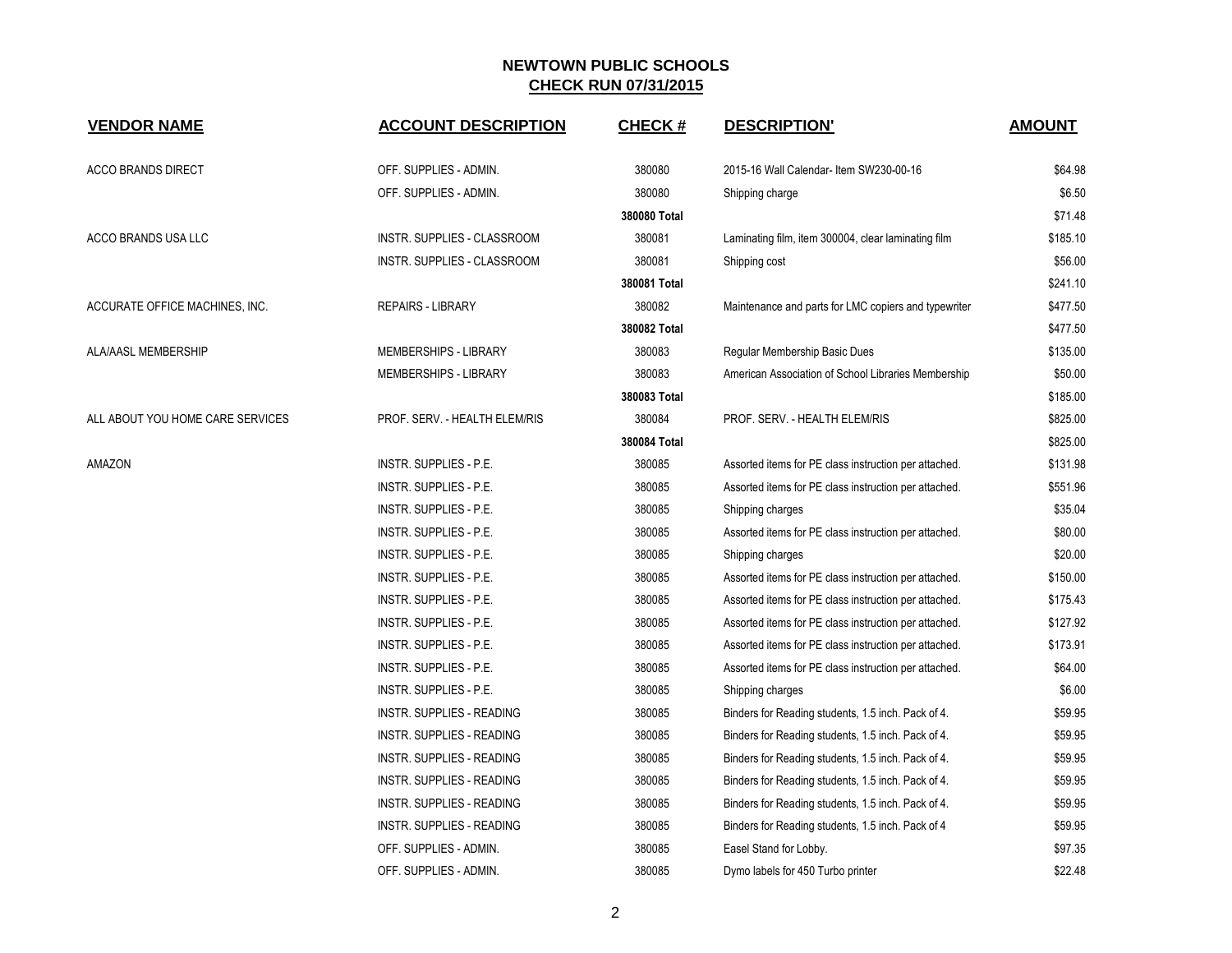| <b>VENDOR NAME</b>                 | <b>ACCOUNT DESCRIPTION</b>         | <b>CHECK#</b> | <b>DESCRIPTION'</b>                                      | <b>AMOUNT</b> |
|------------------------------------|------------------------------------|---------------|----------------------------------------------------------|---------------|
| AMAZON                             | OFF. SUPPLIES - ADMIN.             | 380085        | Easel Stand for Lobby.                                   | \$45.54       |
|                                    | OFF. SUPPLIES - ADMIN.             | 380085        | 2 drawer file cabinet, black. Laurel, Item 14341         | \$116.50      |
|                                    | OFF. SUPPLIES - ADMIN.             | 380085        | Shipping charge                                          | \$10.00       |
|                                    | INSTR. SUPPLIES - P.E.             | 380085        | Adult scrimmage vests, champion. Free shipping           | \$58.17       |
|                                    | OFF. SUPPLIES - ADMIN.             | 380085        | Replacement office armchair pads.                        | \$39.99       |
|                                    | <b>INSTR. SUPPLIES - ART</b>       | 380085        | Various Art supplies per attached listing.               | \$7.48        |
|                                    | <b>INSTR. SUPPLIES - ART</b>       | 380085        | Various Art supplies per attached listing.               | \$239.22      |
|                                    | <b>INSTR. SUPPLIES - ART</b>       | 380085        | Various Art supplies per attached listing.               | \$173.08      |
|                                    | INSTR. SUPPLIES - COMPUTER ED.     | 380085        | Logitech Wireless presenter R400                         | \$39.99       |
|                                    |                                    | 380085 Total  |                                                          | \$2,725.74    |
| ASSOCIATED REFUSE HAULERS          | <b>REFUSE REMOVAL</b>              | 380086        | EXTRA DUMPSTER PICKUPS - 2015-2016                       | \$449.50      |
|                                    |                                    | 380086 Total  |                                                          | \$449.50      |
| ATTAINMENT COMPANY INC.            | INSTR. SUPPLIES - SP. ED. H.S.     | 380087        | TEACHING TO STANDARDS MATH INTRODUCTORY                  | \$329.00      |
|                                    | INSTR. SUPPLIES - SP. ED. H.S.     | 380087        | <b>SHIPPING</b>                                          | \$16.45       |
|                                    |                                    | 380087 Total  |                                                          | \$345.45      |
| <b>BAGEL DELIGHT</b>               | OTHER SUPPLIES - STAFF DEVELOP.    | 380088        | Writers Workshop July 7-10, 2015 Breakfast               | \$684.80      |
|                                    |                                    | 380088 Total  |                                                          | \$684.80      |
| BERKSHIRE SEPTIC & PORTABLE TOILET | EQUIP RENTAL - SPORTS              | 380089        | RENTAL PORT O POTTY                                      | \$240.00      |
|                                    |                                    | 380089 Total  |                                                          | \$240.00      |
| <b>BGE FINANCIAL</b>               | <b>REPAIRS - MUSIC</b>             | 380090        | YAMAHA TUBA                                              | \$1,500.00    |
|                                    | <b>EQUIP RENTAL - MUSIC</b>        | 380090        | YAMAHA TUBA                                              | \$1,219.50    |
|                                    | <b>INSTR. SUPPLIES - MUSIC</b>     | 380090        | YAMAHA TUBA                                              | \$1,500.00    |
|                                    |                                    | 380090 Total  |                                                          | \$4,219.50    |
| BOTSFORD POSTMASTER                | POSTAGE - ADMIN.                   | 380091        | Rolls of 100 forever stamps,                             | \$392.00      |
|                                    |                                    | 380091 Total  |                                                          | \$392.00      |
| <b>BRODART CO.</b>                 | SUPPLIES - LIBRARY                 | 380092        | Trod at Professional 5030 Self-Inking Dater              | \$36.50       |
|                                    | SUPPLIES - LIBRARY                 | 380092        | Trod at Replacement Ink Cartridges for self-inking dater | \$9.60        |
|                                    | SUPPLIES - LIBRARY                 | 380092        | Shipping                                                 | \$12.91       |
|                                    |                                    | 380092 Total  |                                                          | \$59.01       |
| BROOKES PUBLISHING CO.             | INSTR. SUPPLIES - CLASSROOM        | 380093        | <b>Number Sense Interventions</b>                        | \$34.95       |
|                                    | <b>INSTR. SUPPLIES - CLASSROOM</b> | 380093        | Shipping                                                 | \$6.50        |
|                                    |                                    | 380093 Total  |                                                          | \$41.45       |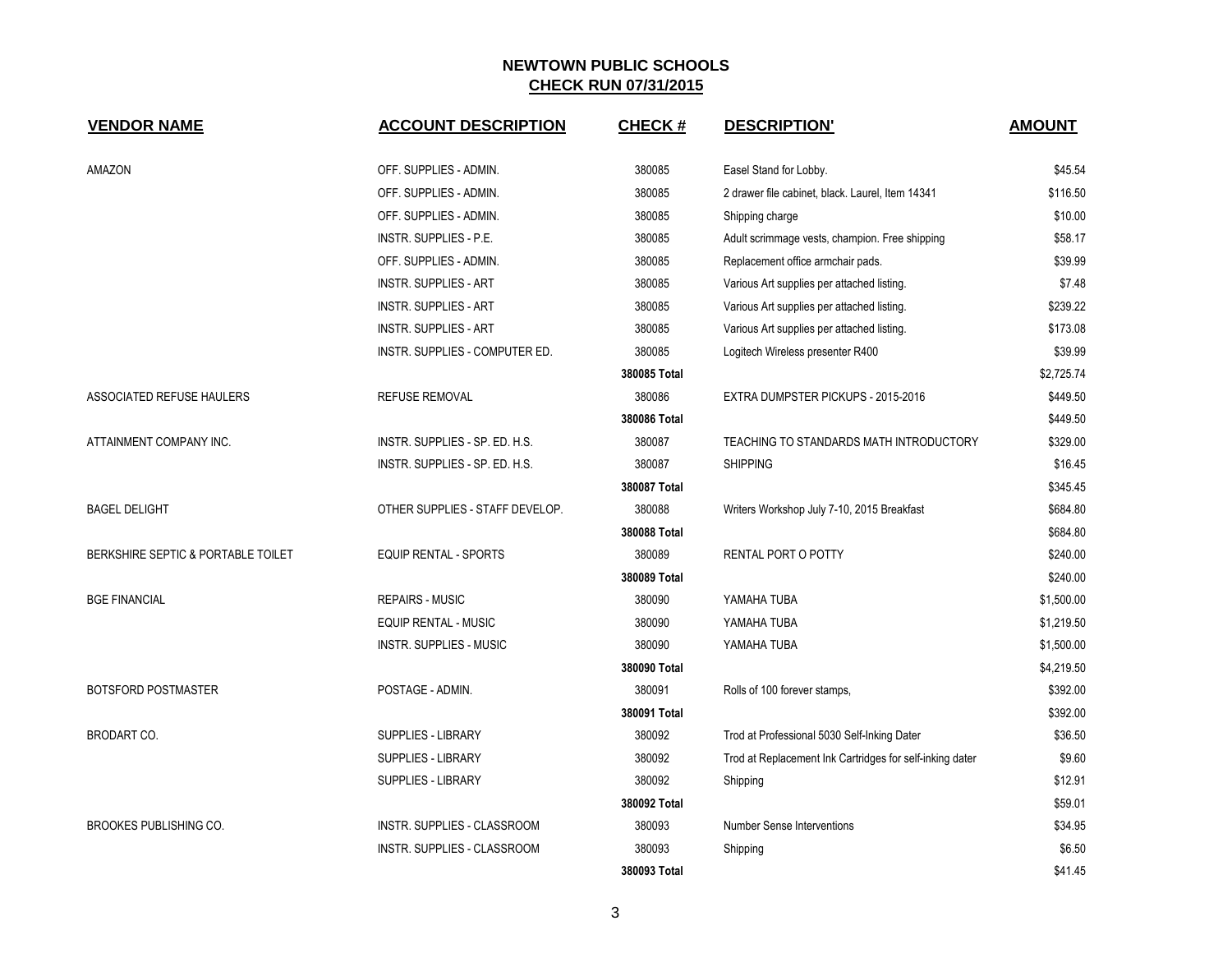| <b>VENDOR NAME</b>                   | <b>ACCOUNT DESCRIPTION</b>          | <b>CHECK#</b> | <b>DESCRIPTION'</b>                          | <b>AMOUNT</b> |
|--------------------------------------|-------------------------------------|---------------|----------------------------------------------|---------------|
| <b>BUG BUSTER INC.</b>               | <b>B&amp;G CONTRACTED SERV.</b>     | 380094        | MONTHLY PEST CONTROL ALL SCHOOLS (2015-2016) | \$79.44       |
|                                      | <b>B&amp;G CONTRACTED SERV.</b>     | 380094        | MONTHLY PEST CONTROL ALL SCHOOLS (2015-2016) | \$80.81       |
|                                      | <b>B&amp;G CONTRACTED SERV.</b>     | 380094        | MONTHLY PEST CONTROL ALL SCHOOLS (2015-2016) | \$79.44       |
|                                      | <b>B&amp;G CONTRACTED SERV.</b>     | 380094        | MONTHLY PEST CONTROL ALL SCHOOLS (2015-2016) | \$81.71       |
|                                      | <b>B&amp;G CONTRACTED SERV.</b>     | 380094        | MONTHLY PEST CONTROL ALL SCHOOLS (2015-2016) | \$80.81       |
|                                      | <b>B&amp;G CONTRACTED SERV.</b>     | 380094        | MONTHLY PEST CONTROL ALL SCHOOLS (2015-2016) | \$81.71       |
|                                      | <b>B&amp;G CONTRACTED SERV.</b>     | 380094        | MONTHLY PEST CONTROL ALL SCHOOLS (2015-2016) | \$87.99       |
|                                      |                                     | 380094 Total  |                                              | \$571.91      |
| C-CO TECHNOLOGY INC.                 | CONTRACTED SERV. - INFO. TECH.      | 380095        | Fiber runs at NMS - per NMS0001-1 Proposal   | \$3,151.20    |
|                                      |                                     | 380095 Total  |                                              | \$3,151.20    |
| CAMBIUM LEARNING INC.                | INSTR. SUPPLIES - SP. ED. PREK-8    | 380096        | <b>LANGUAGE 4TH EDITION</b>                  | \$136.00      |
|                                      | INSTR. SUPPLIES - SP. ED. PREK-8    | 380096        | STUDENT ASSESSMENT SET                       | \$120.00      |
|                                      | INSTR. SUPPLIES - SP. ED. PREK-8    | 380096        | <b>SHIPPING</b>                              | \$25.60       |
|                                      |                                     | 380096 Total  |                                              | \$281.60      |
| CES                                  | TUITION - OUT-OF-DISTRICT           | 380097        | TUITION - OUT-OF-DISTRICT                    | \$18,924.00   |
|                                      | TUITION - OUT-OF-DISTRICT           | 380097        | TUITION - OUT-OF-DISTRICT                    | \$17,736.00   |
|                                      | TUITION - OUT-OF-DISTRICT           | 380097        | TUITION - OUT-OF-DISTRICT                    | \$8,224.00    |
|                                      |                                     | 380097 Total  |                                              | \$44,884.00   |
| <b>WAYNE CIACCIA</b>                 | <b>B&amp;G SUPPLIES - CUSTODIAL</b> | 380098        | SHOES (60068)                                | \$99.99       |
|                                      |                                     | 380098 Total  |                                              | \$99.99       |
| CMEA                                 | <b>MEMBERSHIPS - MUSIC</b>          | 380099        | <b>SCHOOL MEMBERSHIP FEE</b>                 | \$300.00      |
|                                      |                                     | 380099 Total  |                                              | \$300.00      |
| THE COLLEGE BOARD - PSAT/NMSQT       | CONTRACTED SERV. - GUIDANCE         | 380100        | October 14, 2015 - School-wide PSAT testing  | \$13,592.00   |
|                                      |                                     | 380100 Total  |                                              | \$13,592.00   |
| <b>LAUREN CONNOR</b>                 | INSTR. SUPPLIES - SP. ED. PREK-8    | 380101        | <b>REINFORCES</b>                            | \$15.99       |
|                                      |                                     | 380101 Total  |                                              | \$15.99       |
| CPI (CRISIS PREVENTION INTERVENTION) | STAFF TRAIN. - PUPIL SERV.          | 380102        | TRAINING TRAIN THE TRAINOR                   | \$2,544.00    |
|                                      |                                     | 380102 Total  |                                              | \$2,544.00    |
| CREC                                 | CONTRACTED SERV. - INFO. TECH.      | 380103        | PowerSchool SAAS (Hosting_Fees               | \$12,125.00   |
|                                      | CONTRACTED SERV. - INFO. TECH.      | 380103        | Annual SSL Certificate Fee                   | \$400.00      |
|                                      |                                     | 380103 Total  |                                              | \$12,525.00   |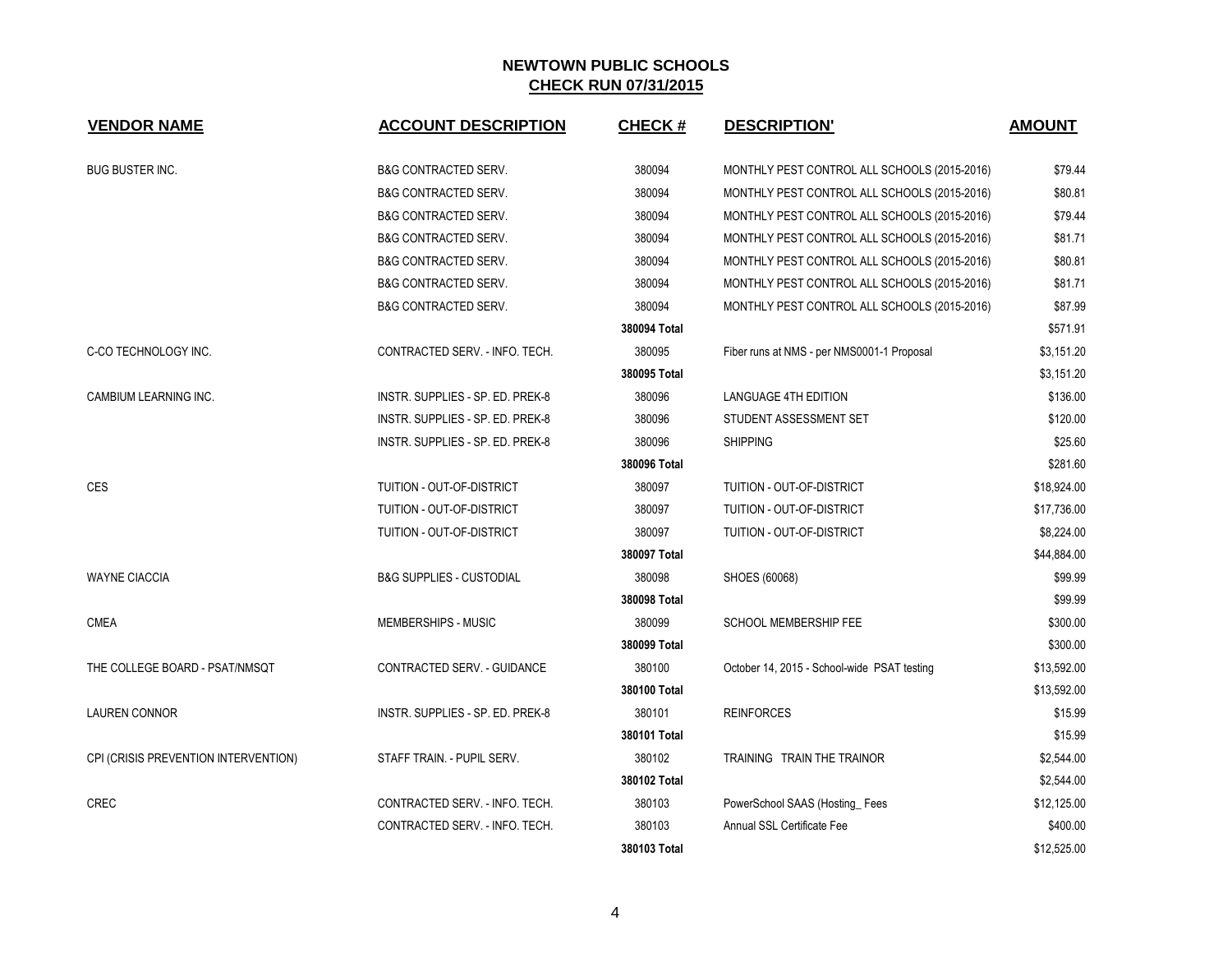| <b>VENDOR NAME</b>                  | <b>ACCOUNT DESCRIPTION</b>       | <b>CHECK#</b> | <b>DESCRIPTION'</b>                               | <b>AMOUNT</b> |
|-------------------------------------|----------------------------------|---------------|---------------------------------------------------|---------------|
| CRYSTAL PRODUCTIONS ART VIDEO WORLD | <b>INSTR. SUPPLIES - ART</b>     | 380104        | Posters: Elements of Art and Principles of Design | \$145.90      |
|                                     | <b>INSTR. SUPPLIES - ART</b>     | 380104        | Shipping charge                                   | \$14.59       |
|                                     |                                  | 380104 Total  |                                                   | \$160.49      |
| <b>EASTERN WATER SOLUTIONS</b>      | <b>B&amp;G CONTRACTED SERV.</b>  | 380105        | CERTIFIED WATER OPERATOR AGREEMENT                | \$2,120.25    |
|                                     |                                  | 380105 Total  |                                                   | \$2,120.25    |
| EATON ELECTRICAL INC.               | <b>B&amp;G CONTRACTED SERV.</b>  | 380106        | UPS SYSTEM PREVENTIVE MAINT CONTRACT              | \$3,211.00    |
|                                     |                                  | 380106 Total  |                                                   | \$3,211.00    |
| <b>EBSCO SUBSCRIPTION SERVICE</b>   | <b>SUPPLIES - LIBRARY</b>        | 380107        | Magazine renewals Please see attached.            | \$122.18      |
|                                     |                                  | 380107 Total  |                                                   | \$122.18      |
| ENCHANTED LEARNING, LLC             | CONTRACTED SERV. - LIBRARY       | 380108        | One Year Single School Renewal                    | \$125.00      |
|                                     |                                  | 380108 Total  |                                                   | \$125.00      |
| ENCYCLOPEDIA BRITANNICA             | <b>SUPPLIES - LIBRARY</b>        | 380109        | Encyclopedia Britannica online database           | \$815.00      |
|                                     |                                  | 380109 Total  |                                                   | \$815.00      |
| EPS LITERACY & INTERVENTION         | INSTR. SUPPLIES - SP. ED. PREK-8 | 380110        | EXPLODE THE CODE GET READY A #1780                | \$8.30        |
|                                     | INSTR. SUPPLIES - SP. ED. PREK-8 | 380110        | MAKING CONNECTIONS STUDENT BOOK 4 #3306           | \$70.20       |
|                                     | INSTR. SUPPLIES - SP. ED. PREK-8 | 380110        | <b>SHIPPING</b>                                   | \$7.85        |
|                                     |                                  | 380110 Total  |                                                   | \$86.35       |
| ETA HAND2MIND                       | INSTR. SUPPLIES - CLASSROOM      | 380111        | Magnetic Coins (Grade 1) Item #IN0 15054          | \$27.92       |
|                                     | INSTR. SUPPLIES - CLASSROOM      | 380111        | Hexagon Metric Mass Set Item #IN14003             | \$43.61       |
|                                     |                                  | 380111 Total  |                                                   | \$71.53       |
| <b>EVERSOURCE</b>                   | ELECTRICITY - RIS.               | 380112        | ELEC 51984466011 C&L LOAN                         | \$378.92      |
|                                     |                                  | 380112 Total  |                                                   | \$378.92      |
| THE FOUNDATION SCHOOL               | TUITION - OUT-OF-DISTRICT        | 380113        | TUITION - OUT-OF-DISTRICT                         | \$30,780.00   |
|                                     |                                  | 380113 Total  |                                                   | \$30,780.00   |
| <b>FRONTIER</b>                     | <b>TELEPHONE &amp; CABLE</b>     | 380114        | TELEPHONE SERV 2015/16                            | \$105.90      |
|                                     |                                  | 380114 Total  |                                                   | \$105.90      |
| <b>BARBARA GASPARINE</b>            | POSTAGE - ADMIN.                 | 380115        | POSTAGE 07/08/15                                  | \$3.94        |
|                                     |                                  | 380115 Total  |                                                   | \$3.94        |
| <b>GLOBAL MECHANICAL LLC</b>        | <b>B&amp;G CONTRACTED SERV.</b>  | 380116        | HVAC PREVENTIVE MAINT CONTRACT                    | \$9,875.25    |
|                                     | <b>B&amp;G CONTRACTED SERV.</b>  | 380116        | HVAC PREVENTIVE MAINT CONTRACT                    | \$27,125.00   |
|                                     | B&G CONTRACTED SERV.             | 380116        | HVAC PREVENTIVE MAINT CONTRACT                    | \$16,275.00   |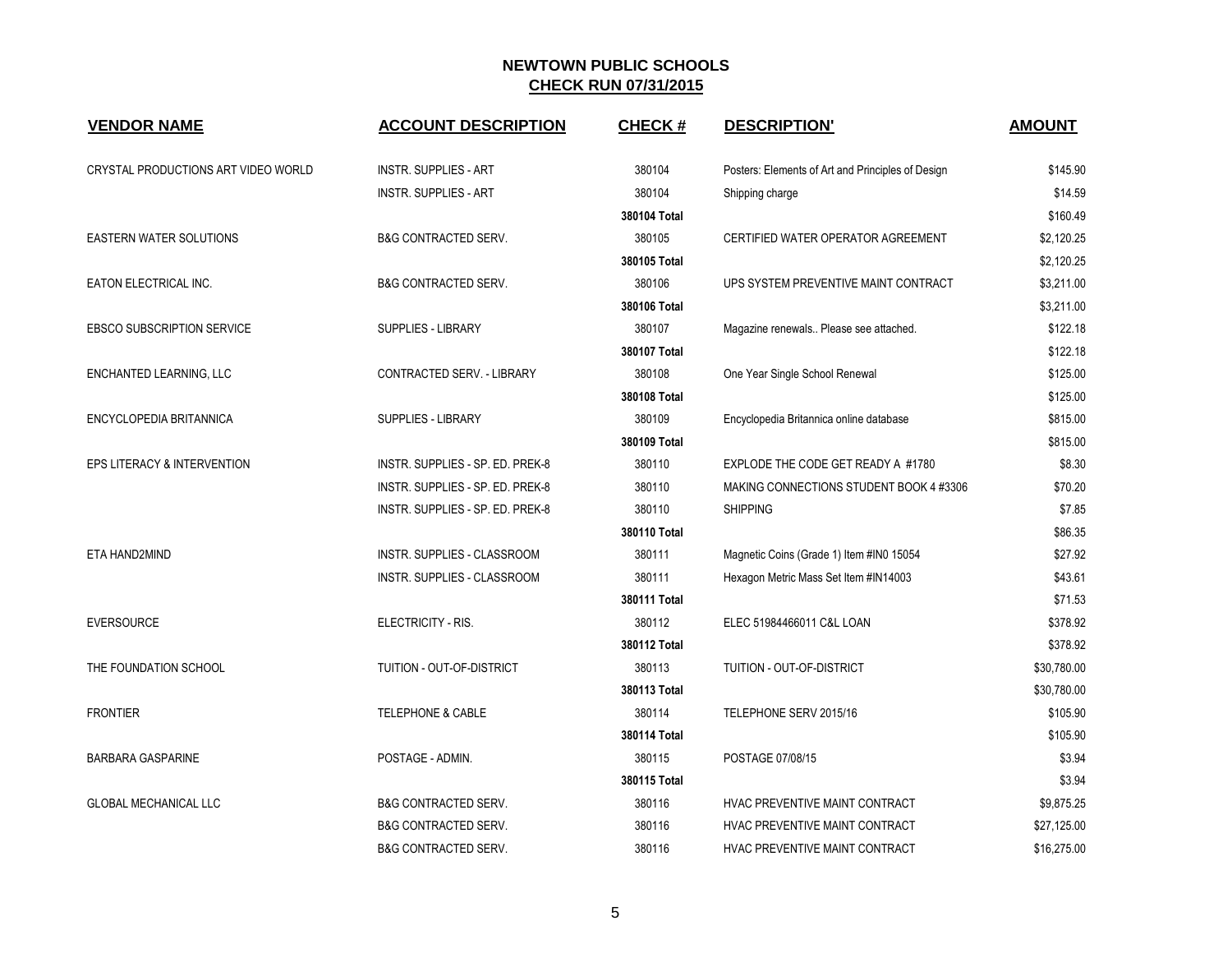| <b>VENDOR NAME</b>                | <b>ACCOUNT DESCRIPTION</b>       | <b>CHECK#</b> | <b>DESCRIPTION'</b>                                     | <b>AMOUNT</b> |
|-----------------------------------|----------------------------------|---------------|---------------------------------------------------------|---------------|
| <b>GLOBAL MECHANICAL LLC</b>      | <b>B&amp;G CONTRACTED SERV.</b>  | 380116        | HVAC PREVENTIVE MAINT CONTRACT                          | \$6,875.00    |
|                                   |                                  | 380116 Total  |                                                         | \$60,150.25   |
| GOLDIE AND LIBRO MUSIC CENTER LLC | <b>REPAIRS - MUSIC</b>           | 380117        | <b>REPAIR OF MUSIC INSTRUMENTS</b>                      | \$225.00      |
|                                   |                                  | 380117 Total  |                                                         | \$225.00      |
| GOVCONNECTION, INC.               | REPAIRS - INFO. TECH.            | 380118        | HP LaserJet Pro M251nw - Mfg. part # CF147AR#BGJ        | \$185.00      |
|                                   | INSTR. SUPPLIES - INFO. TECH.    | 380118        | HP LaserJet Pro M451nw - Mfg. Part # CE956A#BGJ         | \$249.00      |
|                                   | <b>SECURITY SUPPLIES</b>         | 380118        | 304A Yellow Toner Cartridge CC532A, LaserJet,           | \$124.99      |
|                                   | <b>SECURITY SUPPLIES</b>         | 380118        | 304A Magenta Toner Cartridge CC533A, LaserJet           | \$124.99      |
|                                   | <b>SECURITY SUPPLIES</b>         | 380118        | 304A Cyan Toner Cartridge CC531A, LaserJet,             | \$124.99      |
|                                   | <b>SECURITY SUPPLIES</b>         | 380118        | 304A Black Toner Cartridge CC530A, LaserJet,            | \$124.99      |
|                                   |                                  | 380118 Total  |                                                         | \$933.96      |
| <b>HEINEMANN</b>                  | INSTR. SUPPLIES - SP. ED. PREK-8 | 380119        | BENCHMARK ASSESSMENT 978-0-325-02776-0                  | \$375.00      |
|                                   | INSTR. SUPPLIES - SP. ED. PREK-8 | 380119        | LEVELED LITERACY BLUE SYSTEM 978-0-325-01199            | \$2,975.00    |
|                                   | INSTR. SUPPLIES - SP. ED. PREK-8 | 380119        | LEVELED LITERACY RED SYSTEM GRADE 3                     | \$4,750.00    |
|                                   | INSTR. SUPPLIES - SP. ED. PREK-8 | 380119        | BLUE SYSTEM 978-0-325-06221-1 LESSON GUIDES             | \$341.50      |
|                                   | INSTR. SUPPLIES - SP. ED. PREK-8 | 380119        | S&H                                                     | \$759.74      |
|                                   |                                  | 380119 Total  |                                                         | \$9,201.24    |
| <b>IMPACT APPLICATIONS INC.</b>   | CONTRACTED SERV. - SPORTS        | 380120        | <b>IMPACT STIPEND</b>                                   | \$800.00      |
|                                   |                                  | 380120 Total  |                                                         | \$800.00      |
| <b>IPARADIGMS, LLC</b>            | <b>SUPPLIES - LIBRARY</b>        | 380121        | Turnitin online database subscription renewal 2015-2016 | \$6,219.00    |
|                                   |                                  | 380121 Total  |                                                         | \$6,219.00    |
| KIMBERLY LAISO                    | INSTR. SUPPLIES - CLASSROOM      | 380122        | <b>SUPPLIES</b>                                         | \$50.00       |
|                                   |                                  | 380122 Total  |                                                         | \$50.00       |
| LAKESHORE LEARNING MATERIALS      | INSTR. SUPPLIES - CLASSROOM      | 380123        | Math manipulatives-see attached order                   | \$501.84      |
|                                   |                                  | 380123 Total  |                                                         | \$501.84      |
| <b>LEARNING A-Z</b>               | INSTR. SUPPLIES - SP. ED. PREK-8 | 380124        | <b>RENEWAL</b>                                          | \$189.95      |
|                                   |                                  | 380124 Total  |                                                         | \$189.95      |
| <b>MAILFINANCE</b>                | EQUIP RENTAL - ADMIN.            | 380125        | LEASE AGREEMENT 2015/16 H/S                             | \$783.00      |
|                                   | EQUIP RENTAL - BUS. SERV.        | 380125        | LEASE AGREEMENT 2015/16 C/O                             | \$783.00      |
|                                   |                                  | 380125 Total  |                                                         | \$1,566.00    |
| W.B. MASON., INC.                 | OFF. SUPPLIES - ADMIN.           | 380126        | Table desk, Chestnut, Item BSX-MNG60WKSLC.              | \$215.00      |
|                                   | OFF. SUPPLIES - BUS. SERV.       | 380126        | <b>SUPPLIES 2015/16</b>                                 | \$61.80       |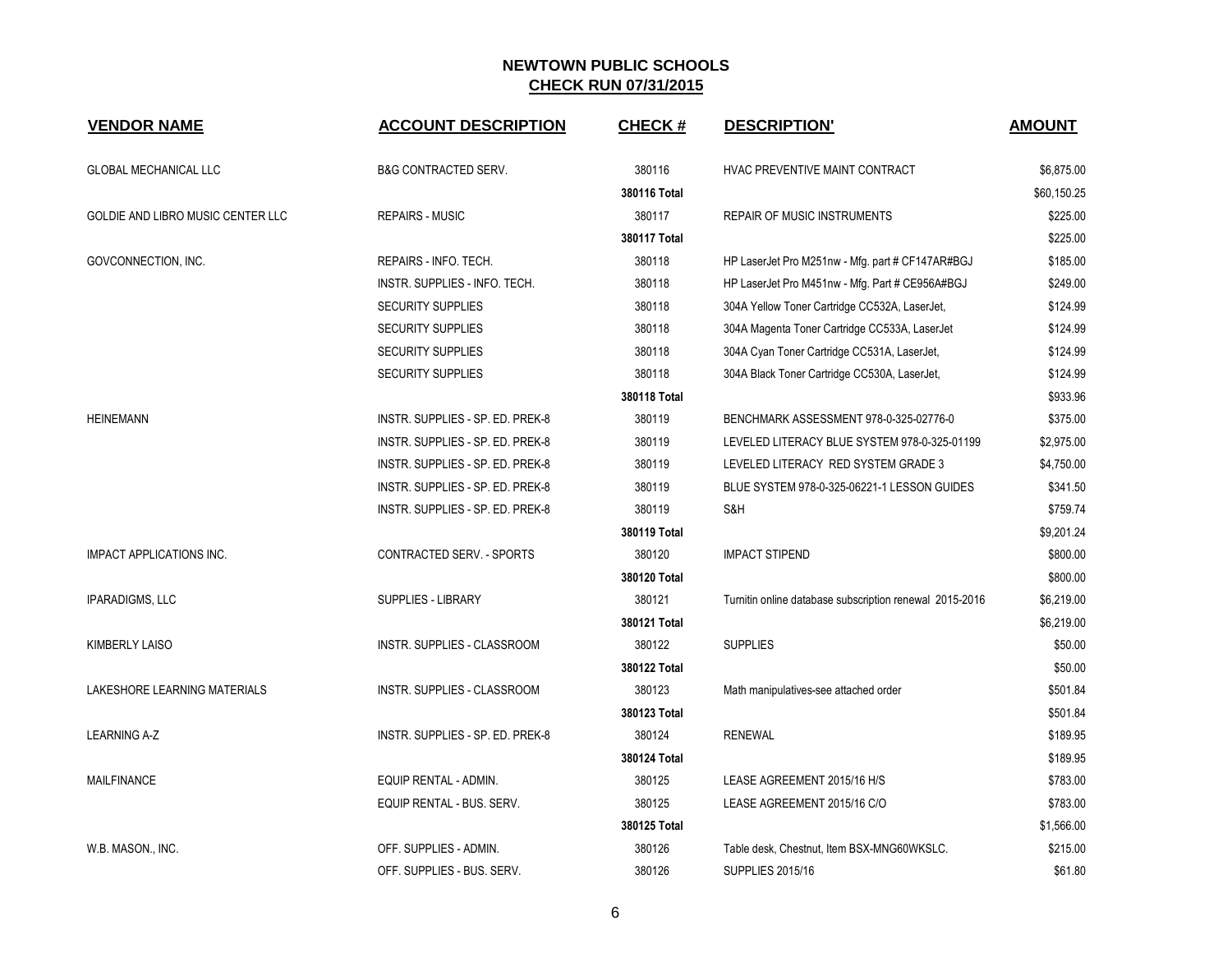| <b>VENDOR NAME</b>                       | <b>ACCOUNT DESCRIPTION</b>       | <b>CHECK#</b> | <b>DESCRIPTION'</b>                                      | <b>AMOUNT</b> |
|------------------------------------------|----------------------------------|---------------|----------------------------------------------------------|---------------|
| W.B. MASON., INC.                        | OFF. SUPPLIES - BUS. SERV.       | 380126        | <b>SUPPLIES 2015/16</b>                                  | \$193.66      |
|                                          | OFF. SUPPLIES - BUS. SERV.       | 380126        | COFFEE 2015/16                                           | \$27.98       |
|                                          | OFF. SUPPLIES - BUS. SERV.       | 380126        | <b>SUPPLIES 2015/16</b>                                  | \$221.98      |
|                                          | OFF. SUPPLIES - BUS. SERV.       | 380126        | COFFEE 2015/16                                           | \$16.19       |
|                                          | OFF. SUPPLIES - BUS. SERV.       | 380126        | INK CARTRIDGES 2015/16                                   | \$85.99       |
|                                          | OFF. SUPPLIES - BUS. SERV.       | 380126        | <b>SUPPLIES 2015/16</b>                                  | (\$46.99)     |
|                                          | OFF. SUPPLIES - BUS. SERV.       | 380126        | <b>SUPPLIES 2015/16</b>                                  | \$46.99       |
|                                          | INSTR. SUPPLIES - CLASSROOM      | 380126        | Classroom supplies, see attached, pencils, color pencils | \$927.54      |
|                                          | OFF. SUPPLIES - ADMIN.           | 380126        | 4 Drawer locking file cabinet, Item BSX-H414PP-AJD       | \$203.95      |
|                                          | OFF. SUPPLIES - PUPIL SERV.      | 380126        | CARTRIDGES PUPIL SERVICES                                | \$137.98      |
|                                          | OTHER SUPPLIES - STAFF DEVELOP.  | 380126        | Two Monitor stands 3M-MS80B                              | \$60.00       |
|                                          | INSTR. SUPPLIES - SP. ED. PREK-8 | 380126        | REC D CARTRIDGES THIS PO REPLACES                        | \$385.96      |
|                                          |                                  | 380126 Total  |                                                          | \$2,538.03    |
| <b>MASTRI BUILDERS LLC</b>               | B. & G. REPAIRS - H.             | 380127        | REPAIR LOOSE TRIM ON CUPPOLA - HAWL                      | \$650.00      |
|                                          | B. & G. REPAIRS - RIS.           | 380127        | REPAIR OVERHANG REAR OF BLDG. - RIS                      | \$9,120.00    |
|                                          | B. & G. REPAIRS - RIS.           | 380127        | REPAIR SIDEWALK REAR OF BLDG. - RIS                      | \$650.00      |
|                                          |                                  | 380127 Total  |                                                          | \$10,420.00   |
| MCGRAW-HILL SCHOOL EDUCATION HOLDINGS LL | INSTR. SUPPLIES - SP. ED. PREK-8 | 380128        | LANGUAGE FOR LEARNING #0076094286                        | \$60.30       |
|                                          | INSTR. SUPPLIES - SP. ED. PREK-8 | 380128        | <b>SHIPPING</b>                                          | \$12.47       |
|                                          |                                  | 380128 Total  |                                                          | \$72.77       |
| MELIORA ACADEMY INC.                     | TUITION - OUT-OF-DISTRICT        | 380129        | <b>TUITION - OUT-OF-DISTRICT</b>                         | \$28,406.00   |
|                                          |                                  | 380129 Total  |                                                          | \$28,406.00   |
| MOBILE MINI, INC.                        | <b>EQUIP RENTAL - B&amp;G</b>    | 380130        | STORAGE CONTAINER RENTAL E726 - 2015-2016                | \$75.00       |
|                                          | <b>EQUIP RENTAL - SPORTS</b>     | 380130        | <b>RENTAL CONTAINERS</b>                                 | \$95.00       |
|                                          | <b>EQUIP RENTAL - SPORTS</b>     | 380130        | <b>RENTAL CONTAINERS</b>                                 | \$75.00       |
|                                          | EQUIP RENTAL - SPORTS            | 380130        | <b>RENTAL CONTAINERS</b>                                 | \$75.00       |
|                                          |                                  | 380130 Total  |                                                          | \$320.00      |
| <b>NCS PEARSON INC.</b>                  | INSTR. SUPPLIES - PSYCH.         | 380131        | WISC-V COMPLETE KIT 0158978447                           | \$8,015.00    |
|                                          | INSTR. SUPPLIES - PSYCH.         | 380131        | WISC-5 RECORD FORMS 0158978498                           | \$250.00      |
|                                          | INSTR. SUPPLIES - PSYCH.         | 380131        | WISV5 RESPONSE BOOKLET 1 0158978501                      | \$162.00      |
|                                          | <b>INSTR. SUPPLIES - PSYCH.</b>  | 380131        | RESPONSE BOOKLETS 2 WISCV 015897851X                     | \$102.00      |
|                                          | INSTR. SUPPLIES - PSYCH.         | 380131        | <b>SHIPPING</b>                                          | \$341.16      |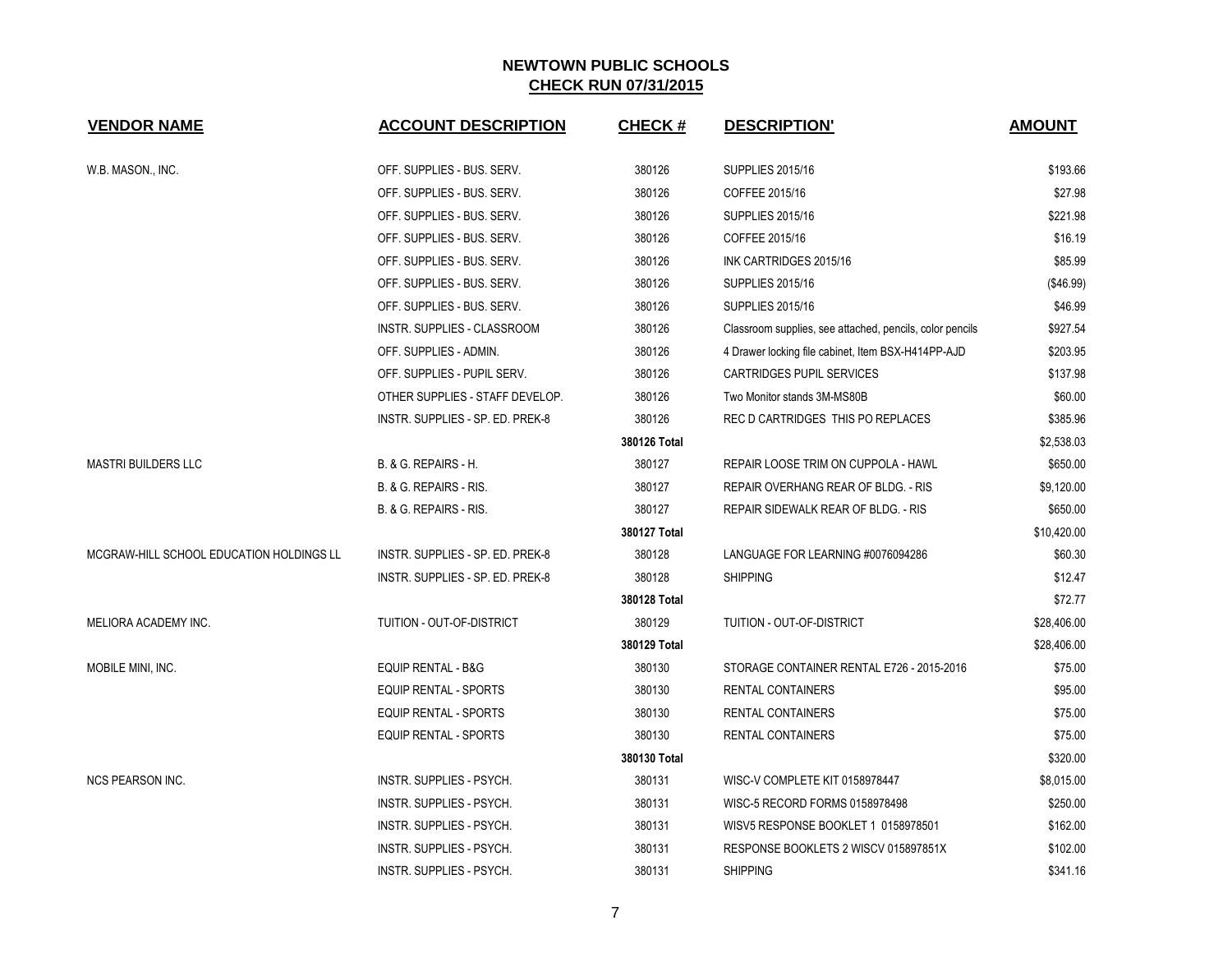| <b>VENDOR NAME</b>            | <b>ACCOUNT DESCRIPTION</b>        | <b>CHECK#</b> | <b>DESCRIPTION'</b>                                     | <b>AMOUNT</b> |
|-------------------------------|-----------------------------------|---------------|---------------------------------------------------------|---------------|
| <b>NCS PEARSON INC.</b>       | CONTRACTED SERV. - INFO. TECH.    | 380131        | Annual Maintenance for Customized Progress Reports      | \$2,212.50    |
|                               |                                   | 380131 Total  |                                                         | \$11,082.66   |
| NEW ENGLAND SPORTSWEAR        | <b>INSTR. SUPPLIES - SPORTS</b>   | 380132        | <b>TRACK JERSEYS</b>                                    | \$1,057.20    |
|                               |                                   | 380132 Total  |                                                         | \$1,057.20    |
| <b>NWEA</b>                   | CONTRACTED SERV. - STAFF DEVELOP. | 380133        | Web-Based Measures of MAP                               | \$36,639.00   |
|                               |                                   | 380133 Total  |                                                         | \$36,639.00   |
| OFFICE DEPOT, INC.            | INSTR. SUPPLIES - CLASSROOM       | 380134        | File folders(reading. Math), 315515                     | \$52.70       |
|                               | INSTR. SUPPLIES - CLASSROOM       | 380134        | Standard staples, 207902, CREC 2015-16,                 | \$13.50       |
|                               |                                   | 380134 Total  |                                                         | \$66.20       |
| ORIGO EDUCATION               | TEXTBOOKS - CLASSROOM             | 380135        | Stepping Stones student practice books and journals     | \$8,962.50    |
|                               | <b>TEXTBOOKS - CLASSROOM</b>      | 380135        | shipping/handling                                       | \$488.13      |
|                               |                                   | 380135 Total  |                                                         | \$9,450.63    |
| OTIS ELEVATOR COMPANY         | <b>B&amp;G CONTRACTED SERV.</b>   | 380136        | ELEVATOR SVC CONTRACT - HAWL / RIS 2015-2016            | \$267.57      |
|                               | <b>B&amp;G CONTRACTED SERV.</b>   | 380136        | ELEVATOR SVC CONTRACT - HAWL / RIS 2015-2016            | \$267.57      |
|                               | <b>B&amp;G CONTRACTED SERV.</b>   | 380136        | ELEVATOR SVC CONTRACT - HAWL / RIS 2015-2016            | \$841.14      |
|                               |                                   | 380136 Total  |                                                         | \$1,376.28    |
| PRO-ED                        | INSTR. SUPPLIES - SP/HEAR.        | 380137        | TEST OF WORD FINDING THIRD EDITION TWF-3                | \$471.00      |
|                               | INSTR. SUPPLIES - SP/HEAR.        | 380137        | TEST FOR AUDITORY COMPREHENSION 4TH EDITION             | \$710.00      |
|                               | INSTR. SUPPLIES - SP/HEAR.        | 380137        | <b>SHIPPING</b>                                         | \$118.10      |
|                               |                                   | 380137 Total  |                                                         | \$1,299.10    |
| PROQUEST LLC                  | <b>SUPPLIES - LIBRARY</b>         | 380138        | ProQuest online database subscription renewal for 15/16 | \$1,145.00    |
|                               |                                   | 380138 Total  |                                                         | \$1,145.00    |
| THE READING & WRITING PROJECT | STAFF TRAIN. - STAFF DEVELOP.     | 380139        | Invoice Number 5005368 Professional Services Writers    | \$28,800.00   |
|                               |                                   | 380139 Total  |                                                         | \$28,800.00   |
| REALLY GOOD STUFF INC.        | INSTR. SUPPLIES - CLASSROOM       | 380140        | 2nd and 3rd grade classroom supplies 2015/2016          | \$1,039.46    |
|                               | INSTR. SUPPLIES - CLASSROOM       | 380140        | Writing Folders, 153527 (K & 1)                         | \$267.12      |
|                               | INSTR. SUPPLIES - CLASSROOM       | 380140        | S/H                                                     | \$37.40       |
|                               | INSTR. SUPPLIES - CLASSROOM       | 380140        | Math Manipulatives: 158350 Tug of War-multiplication    | \$39.96       |
|                               | INSTR. SUPPLIES - CLASSROOM       | 380140        | 158156 Tug of war: division                             | \$39.96       |
|                               | INSTR. SUPPLIES - CLASSROOM       | 380140        | 156854 Tug of war: place value                          | \$39.96       |
|                               | INSTR. SUPPLIES - CLASSROOM       | 380140        | shipping                                                | \$16.78       |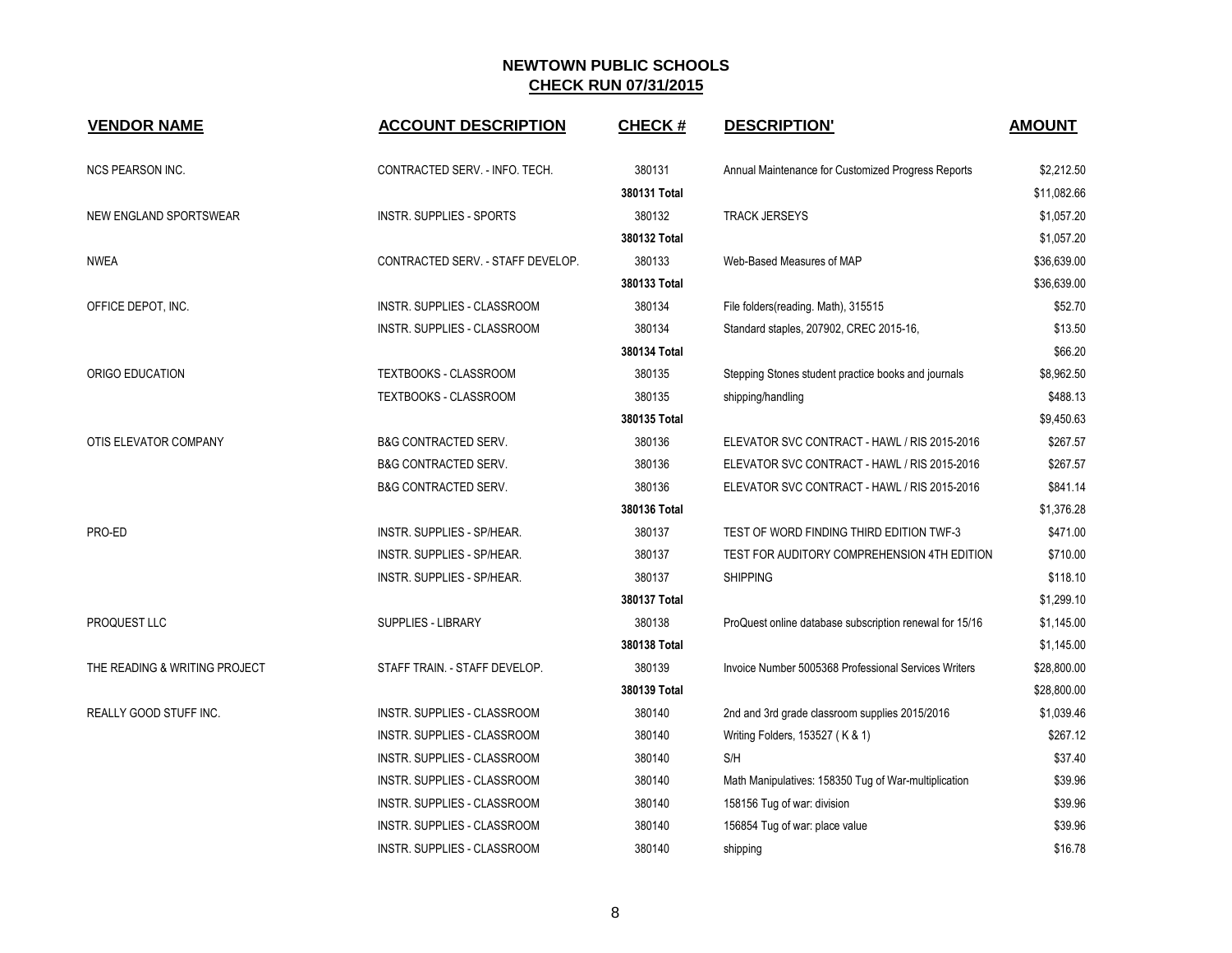| <b>VENDOR NAME</b>                | <b>ACCOUNT DESCRIPTION</b>         | <b>CHECK#</b> | <b>DESCRIPTION'</b>                                      | <b>AMOUNT</b> |
|-----------------------------------|------------------------------------|---------------|----------------------------------------------------------|---------------|
| REALLY GOOD STUFF INC.            | INSTR. SUPPLIES - CLASSROOM        | 380140        | 3rd Grade States and Word Thermometer                    | \$86.03       |
|                                   |                                    | 380140 Total  |                                                          | \$1,566.67    |
| RIDDELL/ ALL AMERICAN SPORTS CORP | <b>INSTR. SUPPLIES - SPORTS</b>    | 380141        | FOOTBALL JERSEYS                                         | \$6,848.50    |
|                                   |                                    | 380141 Total  |                                                          | \$6,848.50    |
| RUBICON INTERNATIONAL             | CONTRACTED SERV. - STAFF DEVELOP.  | 380142        | Atlas Annual Software License July 1, to June 30, 2016   | \$15,500.00   |
|                                   |                                    | 380142 Total  |                                                          | \$15,500.00   |
| VALERY SALAS-SULLIVAN             | TEACHERS - SUMMER PROGRAMS         | 380143        | TEACHERS - SUMMER PROGRAMS                               | \$75.00       |
|                                   |                                    | 380143 Total  |                                                          | \$75.00       |
| SCHOOL DATEBOOKS INC.             | PRINTING - ADMIN.                  | 380144        | <b>STUDENTS AGENDAS</b>                                  | \$1,494.48    |
|                                   |                                    | 380144 Total  |                                                          | \$1,494.48    |
| <b>SCHOOL SPECIALTY</b>           | <b>INSTR. SUPPLIES - ART</b>       | 380145        | Art supplies per attached order. FREE SHIPPING           | \$257.90      |
|                                   | INSTR. SUPPLIES - CLASSROOM        | 380145        | 2nd Grade Assorted Supplies 2015/2016                    | \$458.26      |
|                                   | INSTR. SUPPLIES - CLASSROOM        | 380145        | Oscillating Fan, 16 inch, Item 1399528                   | \$107.16      |
|                                   | INSTR. SUPPLIES - CLASSROOM        | 380145        | Case of 30 boxes tissues, Item 1299947                   | \$494.40      |
|                                   | INSTR. SUPPLIES - CLASSROOM        | 380145        | US Flag for classroom, Item 863009                       | \$16.70       |
|                                   | INSTR. SUPPLIES - CLASSROOM        | 380145        | Classroom supplies, erasers, nameplates, high lighters   | \$526.60      |
|                                   | INSTR. SUPPLIES - CLASSROOM        | 380145        | Classroom supplies, markers, pencil sharpeners, post its | \$370.77      |
|                                   | <b>INSTR. SUPPLIES - CLASSROOM</b> | 380145        | Supplies for math/science room-styrofoam balls, clay,    | \$307.72      |
|                                   |                                    | 380145 Total  |                                                          | \$2,539.51    |
| SHI INTERNATIONAL CORP.           | EQUIPMENT - INFO. TECH.            | 380146        | HP E5412 92G PoE - switch 92 portsSG43DXV04J             | \$7,593.20    |
|                                   |                                    | 380146 Total  |                                                          | \$7,593.20    |
| STADIUM SYSTEM, INC.              | <b>REPAIRS - SPORTS</b>            | 380147        | UNIFORM RECONDITIONING                                   | \$8,323.60    |
|                                   |                                    | 380147 Total  |                                                          | \$8,323.60    |
| STAPLES ADVANTAGE                 | INSTR. SUPPLIES - CLASSROOM        | 380148        | Desk Chair, Hayden Fabric, Item 725508.                  | \$128.25      |
|                                   |                                    | 380148 Total  |                                                          | \$128.25      |
| STAPLES CREDIT PLAN               | <b>INSTR. SUPPLIES - CLASSROOM</b> | 380149        | Sale Price on chairs, Item 725508, Hayden task chair     | \$239.97      |
|                                   |                                    | 380149 Total  |                                                          | \$239.97      |
| THYSSENKRUPP ELEVATOR CORP        | <b>B&amp;G CONTRACTED SERV.</b>    | 380150        | ELEVATOR SVC CONTRACT - SH (2015-2016)                   | \$186.55      |
|                                   |                                    | 380150 Total  |                                                          | \$186.55      |
| TREASURER - STATE OF CONNECTICUT  | CONTRACTED SERV. - SUPER.          | 380151        | <b>FINGERPRINTS</b>                                      | \$44.25       |
|                                   |                                    | 380151 Total  |                                                          | \$44.25       |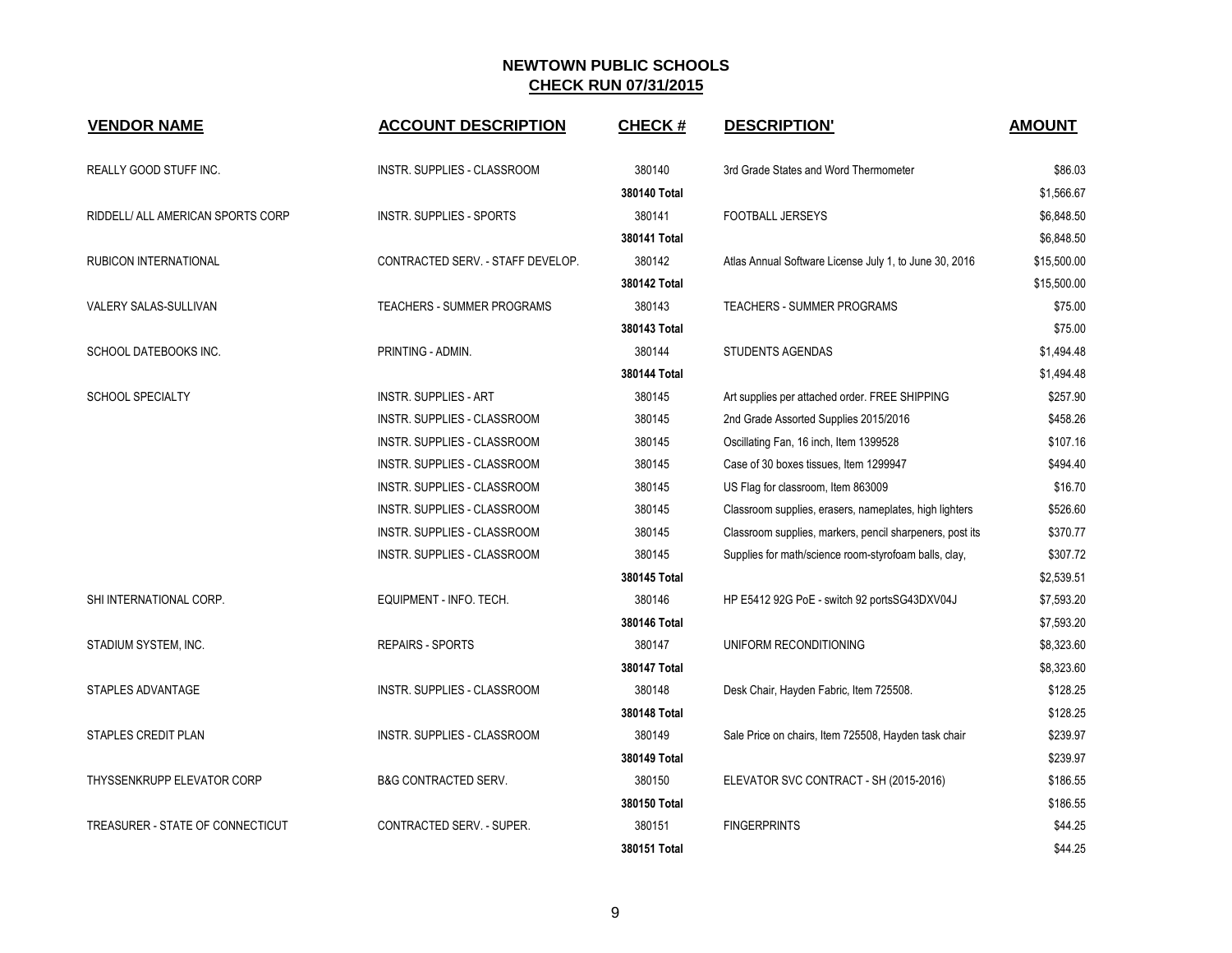| <b>VENDOR NAME</b>                     | <b>ACCOUNT DESCRIPTION</b>   | <b>CHECK#</b> | <b>DESCRIPTION'</b>                                  | <b>AMOUNT</b> |
|----------------------------------------|------------------------------|---------------|------------------------------------------------------|---------------|
| WISE LEARNING SPECIALIZED LEARNING CTR | TUTORS - IN SCHOOL           | 380152        | <b>TUTORS - IN SCHOOL</b>                            | \$3,000.00    |
|                                        | <b>TUTORS - IN SCHOOL</b>    | 380152        | <b>TUTORS - IN SCHOOL</b>                            | \$1,000.00    |
|                                        |                              | 380152 Total  |                                                      | \$4,000.00    |
| ZANER-BLOSER                           | TEXTBOOKS - CLASSROOM        | 380153        | Handwriting books, 978-0-7367-6836-9, grade 3        | \$965.16      |
|                                        | <b>TEXTBOOKS - CLASSROOM</b> | 380153        | Handwriting books, 978-0-7367-6835-1, K              | \$746.85      |
|                                        | TEXTBOOKS - CLASSROOM        | 380153        | S/H                                                  | \$154.08      |
|                                        |                              | 380153 Total  |                                                      | \$1,866.09    |
| AMAZON                                 | CONTRACTED SERV. - CLASSRM   | 380154        | For student gifts/awards for end of year             | \$17.58       |
|                                        | CONTRACTED SERV. - CLASSRM   | 380154        | For student gifts/awards for end of year             | \$38.75       |
|                                        | TEXTBOOKS - CURR. DEVELOP.   | 380154        | Misc Titles for NMS READING Department               | \$200.00      |
|                                        | TEXTBOOKS - CURR. DEVELOP.   | 380154        | Misc Titles for NMS READING Department               | \$299.98      |
|                                        |                              | 380154 Total  |                                                      | \$556.31      |
| AMAZON                                 | <b>TEXTBOOKS - SUPER.</b>    | 380155        | 30 BOOKS                                             | \$81.48       |
|                                        | <b>TEXTBOOKS - SUPER.</b>    | 380155        | 30 BOOKS                                             | \$244.44      |
|                                        | <b>TEXTBOOKS - SUPER.</b>    | 380155        | 30 BOOKS                                             | \$285.18      |
|                                        | STAFF TRAIN. - CLASSROOM     | 380155        | Leaders of Their Own Learning: Transforming Schools. | \$88.76       |
|                                        | STAFF TRAIN. - CLASSROOM     | 380155        | shipping                                             | \$5.64        |
|                                        |                              | 380155 Total  |                                                      | \$705.50      |
| AMAZON                                 | STAFF TRAIN. - CLASSROOM     | 380156        | STAFF SUMMER READING                                 | \$223.92      |
|                                        | STAFF TRAIN. - CLASSROOM     | 380156        | STAFF SUMMER READING                                 | \$382.53      |
|                                        | STAFF TRAIN. - CLASSROOM     | 380156        | STAFF SUMMER READING                                 | \$302.56      |
|                                        | STAFF TRAIN. - CLASSROOM     | 380156        | STAFF SUMMER READING                                 | \$354.00      |
|                                        | STAFF TRAIN. - CLASSROOM     | 380156        | STAFF SUMMER READING                                 | \$478.24      |
|                                        | STAFF TRAIN. - CLASSROOM     | 380156        | STAFF SUMMER READING                                 | \$264.00      |
|                                        | STAFF TRAIN. - CLASSROOM     | 380156        | STAFF SUMMER READING                                 | \$810.00      |
|                                        | STAFF TRAIN. - CLASSROOM     | 380156        | STAFF SUMMER READING                                 | \$180.00      |
|                                        | STAFF TRAIN. - CLASSROOM     | 380156        | STAFF SUMMER READING                                 | \$203.49      |
|                                        | STAFF TRAIN. - CLASSROOM     | 380156        | STAFF SUMMER READING                                 | \$128.52      |
|                                        | STAFF TRAIN. - CLASSROOM     | 380156        | STAFF SUMMER READING                                 | \$540.00      |
|                                        | STAFF TRAIN. - CLASSROOM     | 380156        | STAFF SUMMER READING                                 | \$214.20      |
|                                        | STAFF TRAIN. - CLASSROOM     | 380156        | STAFF SUMMER READING                                 | \$364.14      |
|                                        | INSTR. SUPPLIES - ENGLISH    | 380156        | 2015 ENGLISH STUDENT BOOK AWARDS                     | \$13.72       |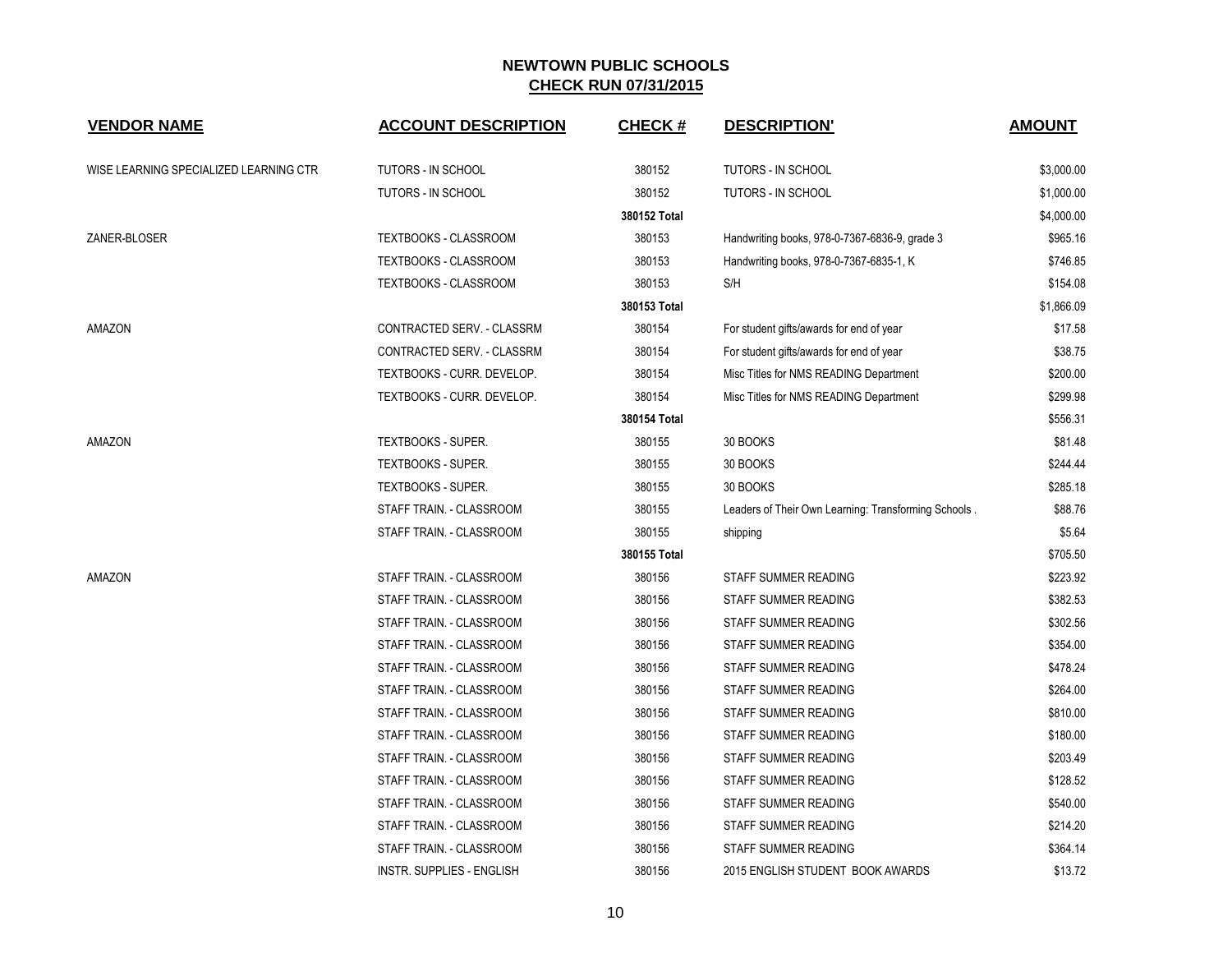| <b>VENDOR NAME</b>            | <b>ACCOUNT DESCRIPTION</b>           | <b>CHECK#</b> | <b>DESCRIPTION'</b>                                     | <b>AMOUNT</b> |
|-------------------------------|--------------------------------------|---------------|---------------------------------------------------------|---------------|
| AMAZON                        | <b>INSTR. SUPPLIES - ENGLISH</b>     | 380156        | 2015 ENGLISH STUDENT BOOK AWARDS                        | \$11.53       |
|                               | <b>INSTR. SUPPLIES - ENGLISH</b>     | 380156        | 2015 ENGLISH STUDENT BOOK AWARDS                        | \$14.92       |
|                               | INSTR. SUPPLIES - ENGLISH            | 380156        | 2015 ENGLISH STUDENT BOOK AWARDS                        | \$239.47      |
|                               | INSTR. SUPPLIES - ENGLISH            | 380156        | 2015 ENGLISH STUDENT BOOK AWARDS                        | \$50.40       |
|                               | <b>INSTR. SUPPLIES - ENGLISH</b>     | 380156        | 2015 ENGLISH STUDENT BOOK AWARDS                        | \$53.94       |
|                               | INSTR. SUPPLIES - SOC. STUDIES       | 380156        | INSTR. SUPPLIES - SOC. STUDIES                          | \$135.92      |
|                               | <b>TEXTBOOKS - SOC. STUDIES</b>      | 380156        | TEXTBOOKS - SOC. STUDIES                                | \$14.59       |
|                               | <b>TEXTBOOKS - SOC. STUDIES</b>      | 380156        | TEXTBOOKS - SOC. STUDIES                                | \$14.59       |
|                               | TEXTBOOKS - SOC. STUDIES             | 380156        | TEXTBOOKS - SOC. STUDIES                                | \$18.94       |
|                               | <b>TEXTBOOKS - SOC. STUDIES</b>      | 380156        | TEXTBOOKS - SOC. STUDIES                                | \$33.98       |
|                               | <b>TEXTBOOKS - SOC. STUDIES</b>      | 380156        | <b>TEXTBOOKS - SOC. STUDIES</b>                         | \$43.99       |
|                               | <b>TEXTBOOKS - SOC. STUDIES</b>      | 380156        | <b>TEXTBOOKS - SOC. STUDIES</b>                         | \$42.94       |
|                               | <b>TEXTBOOKS - SOC. STUDIES</b>      | 380156        | TEXTBOOKS - SOC. STUDIES                                | \$45.00       |
|                               | <b>TEXTBOOKS - SOC. STUDIES</b>      | 380156        | TEXTBOOKS - SOC. STUDIES                                | \$48.99       |
|                               | <b>TEXTBOOKS - SOC. STUDIES</b>      | 380156        | <b>TEXTBOOKS - SOC. STUDIES</b>                         | \$69.12       |
|                               | <b>TEXTBOOKS - SOC. STUDIES</b>      | 380156        | <b>TEXTBOOKS - SOC. STUDIES</b>                         | \$14.58       |
|                               | <b>TEXTBOOKS - SOC. STUDIES</b>      | 380156        | TEXTBOOKS - SOC. STUDIES                                | \$38.98       |
|                               |                                      | 380156 Total  |                                                         | \$5,351.20    |
| AVANTI DATA PRODUCTS          | OFF. SUPPLIES - INFO. TECH.          | 380157        | SATA 3.5 HARD DRIVE                                     | \$288.00      |
|                               |                                      | 380157 Total  |                                                         | \$288.00      |
| BENCHMARK EDUCATION COMPANY   | TEXTBOOKS - CURR. DEVELOP.           | 380158        | District wide Grade 3 Social Studies Northeastern Books | \$13,915.35   |
|                               |                                      | 380158 Total  |                                                         | \$13,915.35   |
| CHAINSAWS UNLIMITED, INC.     | EQUIPMENT - CUSTODIAL                | 380159        | 3 BACK PACK BLOWERS @ \$432.00 EACH                     | \$1,296.00    |
|                               |                                      | 380159 Total  |                                                         | \$1,296.00    |
| <b>CRYSTAL ROCK</b>           | INSTR. SUPPLIES - CLASSROOM          | 380160        | WATER JUNE 2015                                         | \$45.00       |
| <b>CRYSTAL ROCK</b>           | INSTR. SUPPLIES - CLASSROOM          | 380160        | RENTAL JUNE 2015                                        | \$3.00        |
|                               |                                      | 380160 Total  |                                                         | \$48.00       |
| <b>EDUCATION CONNECTION</b>   | TRANS. - OUT-OF-DISTRICT             | 380161        | TRANS. - OUT-OF-DISTRICT                                | \$60,223.00   |
|                               | TRANS. - OUT OF DISTRICT             | 380161        | TRANS. - OUT-OF-DISTRICT                                | \$3,384.00    |
|                               |                                      | 380161 Total  |                                                         | \$63,607.00   |
| FOLLETT SCHOOL SOLUTIONS INC. | <b>INSTR. SUPPLIES - WORLD LANG.</b> | 380162        | <b>INSTR. SUPPLIES - WORLD LANG.</b>                    | \$2,999.85    |
|                               |                                      | 380162 Total  |                                                         | \$2,999.85    |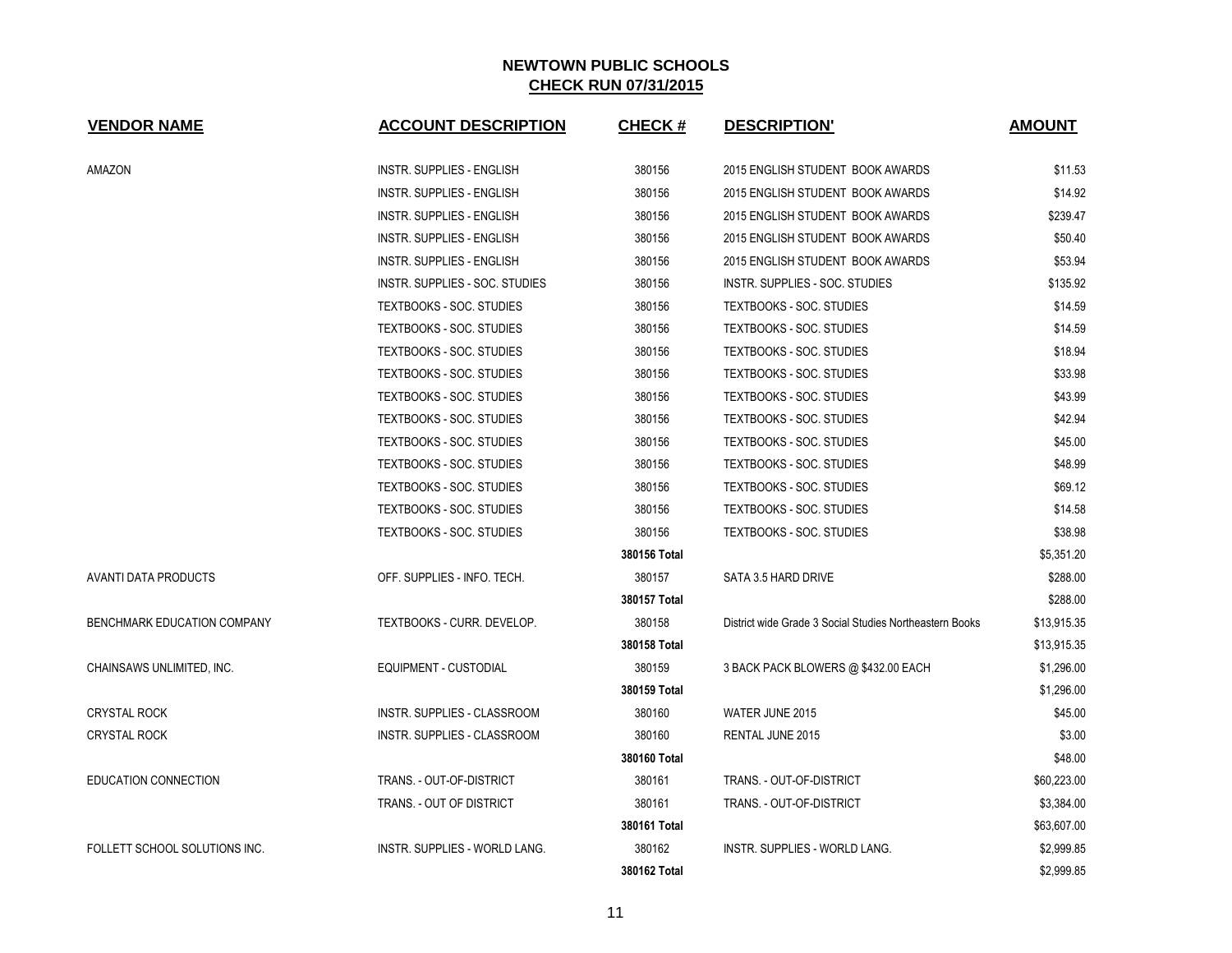| <b>VENDOR NAME</b>                    | <b>ACCOUNT DESCRIPTION</b>   | <b>CHECK#</b> | <b>DESCRIPTION'</b>                              | <b>AMOUNT</b> |
|---------------------------------------|------------------------------|---------------|--------------------------------------------------|---------------|
| MAILFINANCE                           | EQUIP RENTAL - ADMIN.        | 380163        | LEASE AGREEMENT 2014/15 H/S                      | \$522.00      |
|                                       | EQUIP RENTAL - BUS. SERV.    | 380163        | LEASE AGREEMENT 2014/15 C/O                      | \$522.00      |
|                                       |                              | 380163 Total  |                                                  | \$1,044.00    |
| NATIONAL ASSOC. OF SCHOOL NURSES INC. | STAFF TRAIN. - H.S.          | 380164        | registration                                     | \$1,010.00    |
|                                       | STAFF TRAIN. - H.S.          | 380164        | Pre-Conference Registration                      | \$390.00      |
|                                       |                              | 380164 Total  |                                                  | \$1,400.00    |
| SODEXO, INC. & AFFILIATES             | OFF. SUPPLIES - ADMIN.       | 380165        | REFRESHMENT FOR GRADUATION                       | \$506.25      |
|                                       |                              | 380165 Total  |                                                  | \$506.25      |
| <b>SOLUTIONS EAP</b>                  | <b>WELLNESS PROGRAMS</b>     | 380166        | <b>EAP SESSION</b>                               | \$1,610.00    |
|                                       |                              | 380166 Total  |                                                  | \$1,610.00    |
| <b>JUDITH SUROWIEC</b>                | TRAINING & PROF. DEVELOP.    | 380167        | CONN GUARD CARD FEES/FINGER PRINT                | \$179.95      |
|                                       |                              | 380167 Total  |                                                  | \$179.95      |
| AQUARION WATER COMPANY OF CT          | WATER - H.                   | 380168        | WATER 200332183 26 THOU GAL                      | \$312.72      |
|                                       | WATER - M.G.                 | 380168        | WATER 200331002 43 THOU GAL                      | \$405.24      |
|                                       | WATER - M.S.                 | 380168        | WATER 200330637 63. THOU GAL                     | \$514.12      |
|                                       | WATER - H.S.                 | 380168        | WATER 200328345 279. THOU GAL                    | \$1,689.85    |
|                                       | WATER - H.S.                 | 380168        | WATER 200328870 196. THOU GAL                    | \$1,238.07    |
|                                       | WATER - H.S.                 | 380168        | WATER 200331205 HOT DOG STAND                    | \$28.52       |
|                                       | WATER - H.S.                 | 380168        | WATER 200327318 FIRE SERV JUNE 2015              | \$1,023.10    |
|                                       |                              | 380168 Total  |                                                  | \$5,211.62    |
| BERCHEM, MOSES & DEVLIN, P.C.         | PROF. SERV. - SUPER.         | 380169        | GEN ED JUNE 2015                                 | \$6,532.00    |
|                                       |                              | 380169 Total  |                                                  | \$6,532.00    |
| CONNIE A K. BRESCIA RN                | STAFF TRAVEL - HEALTH ADMIN. | 380170        | for travel expenses (gas for car to and from PA) | \$399.67      |
|                                       |                              | 380170 Total  |                                                  | \$399.67      |
| BROOKS ENVIRONMENTAL CONSULTING LLC   | PROF. SERV. - B. & G.        | 380171        | ASBESTOS DESIGNATED PERSON 2014-2015             | \$850.00      |
|                                       |                              | 380171 Total  |                                                  | \$850.00      |
| CANON SOLUTIONS AMERICA INC.          | COPIER RENTAL - CLASSROOM    | 380172        | COLOR COPIER RENTAL 2014/15 H/S                  | \$496.65      |
|                                       | COPIER RENTAL - BUS. SERV.   | 380172        | COLOR COPIER RENTAL 2014/15 C/O                  | \$473.05      |
|                                       |                              | 380172 Total  |                                                  | \$969.70      |
| CBS LLC                               | EQUIPMENT - INFO. TECH.      | 380173        | Epson 570 Short throw Projector                  | \$999.00      |
|                                       |                              | 380173 Total  |                                                  | \$999.00      |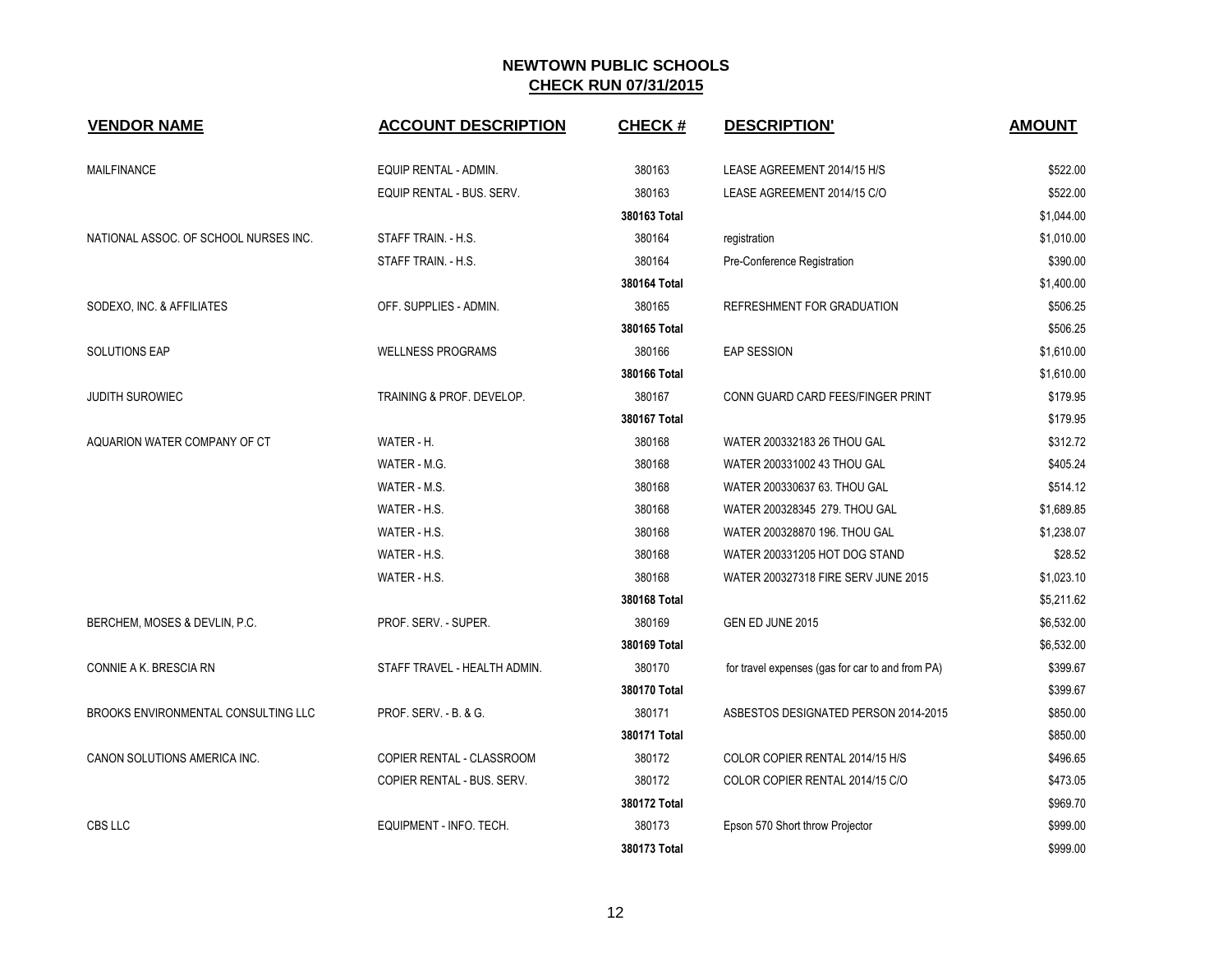| <b>VENDOR NAME</b>                    | <b>ACCOUNT DESCRIPTION</b>     | <b>CHECK#</b> | <b>DESCRIPTION'</b>                             | <b>AMOUNT</b> |  |
|---------------------------------------|--------------------------------|---------------|-------------------------------------------------|---------------|--|
| ANNE DALTON                           | STAFF TRAIN. - M.S.            | 380174        | cost for hotel Room for two/ @ NASN             | \$1,084.20    |  |
|                                       |                                | 380174 Total  |                                                 | \$1,084.20    |  |
| EAGLE FENCE & GUARDRAIL               | B. & G. IMPROVE - H.S.         | 380175        | INSTALL DOUBLE SWING ARCH GATE                  | \$14,500.00   |  |
|                                       | B. & G. IMPROVE - M.G.         | 380175        | INSTALL DOUBLE SWING ARCH GATE                  | \$14,000.00   |  |
|                                       | B. & G. IMPROVE - HOM.         | 380175        | INSTALL DOUBLE SWING ARCH GATE                  | \$7,250.00    |  |
|                                       | B. & G. IMPROVE - HAW.         | 380175        | INSTALL DOUBLE SWING ARCH GATE                  | \$8,500.00    |  |
|                                       |                                | 380175 Total  |                                                 | \$44,250.00   |  |
| EDUCATION CONNECTION                  | PROF. SERV. - PSYCH/MED. EVAL. | 380176        | PROF. SERV. - PSYCH/MED. EVAL.                  | \$112.27      |  |
|                                       |                                | 380176 Total  |                                                 | \$112.27      |  |
| DR. JOSEPH V. ERARDI JR.              | CONTRACTED SERV. - SUPER.      | 380177        | NFT EXEC. LUNCH 06/15/15                        | \$112.20      |  |
|                                       |                                | 380177 Total  |                                                 | \$112.20      |  |
| FOLLETT SCHOOL SOLUTIONS INC.         | <b>SUPPLIES - LIBRARY</b>      | 380178        | Fic/Non Fic Books.                              | \$23.82       |  |
|                                       | SUPPLIES - LIBRARY             | 380178        | Cataloging/Processing books. NO SHIPPING.       | \$2.76        |  |
|                                       |                                | 380178 Total  |                                                 | \$26.58       |  |
| KATHLEEN GOMBOS                       | STAFF TRAIN. - STAFF DEVELOP.  | 380179        | CONF 06/28/2015                                 | \$980.39      |  |
|                                       |                                | 380179 Total  |                                                 | \$980.39      |  |
| W.B. MASON., INC.                     | INSTR. SUPPLIES - GUIDANCE     | 380180        | <b>COPY PAPER</b>                               | \$3,873.60    |  |
|                                       | SUPPLIES - LIBRARY             | 380180        | <b>COPY PAPER</b>                               | \$5,810.40    |  |
|                                       | INSTR. SUPPLIES - CLASSROOM    | 380180        | Replacement supplies, see attached, no shipping | \$658.00      |  |
|                                       | INSTR. SUPPLIES - CLASSROOM    | 380180        | Replacement supplies, see attached, no shipping | \$79.31       |  |
|                                       | INSTR. SUPPLIES - CLASSROOM    | 380180        | Replacement classroom supplies                  | (\$25.26)     |  |
|                                       | INSTR. SUPPLIES - CLASSROOM    | 380180        | Replacement classroom supplies                  | \$877.20      |  |
|                                       | INSTR. SUPPLIES - CLASSROOM    | 380180        | Replacement classroom supplies                  | \$25.26       |  |
|                                       |                                | 380180 Total  |                                                 | \$11,298.51   |  |
| <b>NCS PEARSON INC.</b>               | CONTRACTED SERV. - INFO. TECH. | 380181        | Progress report customization for PowerSchool   | \$11,062.50   |  |
|                                       |                                | 380181 Total  |                                                 | \$11,062.50   |  |
| NEWTOWN FLORIST OF CT, LLC            | OFF. SUPPLIES - ADMIN.         | 380182        | <b>FLOWERS FOR GRADUATION</b>                   | \$1,500.00    |  |
|                                       |                                | 380182 Total  |                                                 | \$1,500.00    |  |
| SELECT PHYSICAL THERAPY HOLDINGS INC. | MEDICAL INS. PREMIUMS          | 380183        | SERV 06/03/2015                                 | \$350.00      |  |
|                                       |                                | 380183 Total  |                                                 | \$350.00      |  |
| <b>SYSTEM LIQUIDATION</b>             | EQUIPMENT - INFO. TECH.        | 380184        | Dell OptiPlex 3020/i5 - 4590/4GB memory         | \$12,384.00   |  |
|                                       |                                | 380184 Total  |                                                 | \$12,384.00   |  |